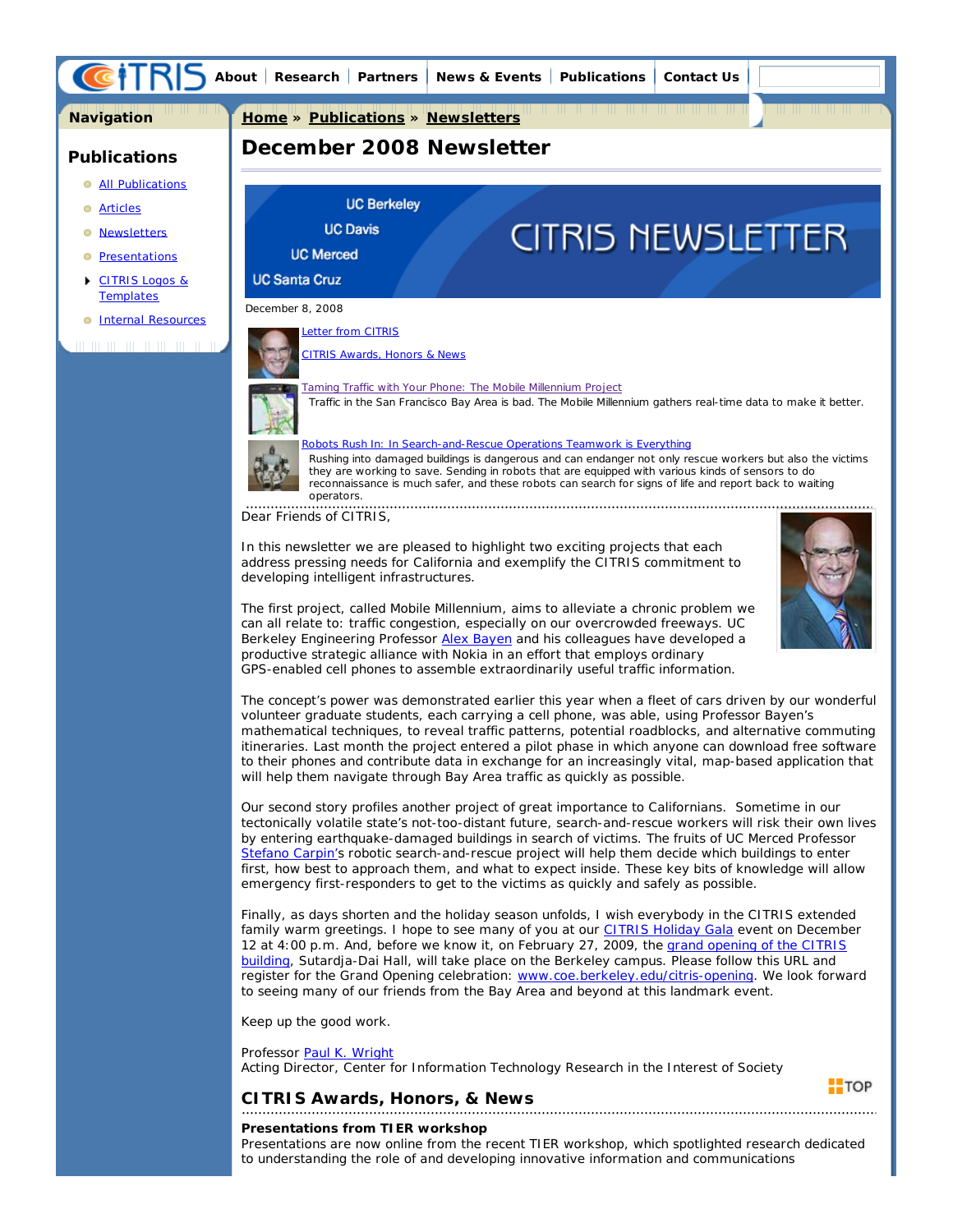technologies for developing regions. http://www.citris-uc.org/events/TIER.

# **CITRIS talks are on YouTube**

Our many talks are available at our popular YouTube channel: http://www.youtube.com/citris.

## **Berkeley Big Ideas Marketplace**

The Big Ideas @ Berkeley marketplace allows individual to support undergraduate and graduate students who are passionate about tackling major global, regional, and local challenges such as clean energy, the environment, public health, safe drinking water, public policy, and technology-based entrepreneurship. http://bigideas.berkeley.edu/

#### **CITRIS Holiday Gala, December 12**

Please join us for our annual holiday gala on the Berkeley campus, featuring refreshments and live entertainment on Friday, December 12 at 4:00pm in the Gordon and Betty Moore Lobby, Hearst Memorial Mining Building, UC Berkeley. At 6:15 p.m., members of Berkeley's Media Theater Workshop will stage three short plays, "Best E-mails Ever," "Little Red Flag," and "Missed Connections," that combine video projection with live performance. http://www.citris-uc.org/holiday2008

## **CITRIS Headquarters Dedication, Feb. 27, 2009**

On Feb. 27, 2009, CITRIS will mark the official opening of its new headquarters, Sutardja-Dai Hall, with a day of talks and celebration. http://www.citris-uc.org/HQdedication

#### $\blacksquare$ TOP **Taming Traffic with Your Phone: The Mobile Millennium Project**

*>by Gordy Slack*

Traffic in the San Francisco Bay Area is bad. But if the early results from the Mobile Millennium project are any indication, our ability to navigate through that traffic is about to get a lot better.

The idea behind Mobile Millennium is simple. Cell phone users download free software that automatically and anonymously contributes their position and velocity data to a central location. In exchange for this raw data, the phone owner gets a map-based, real-time view of traffic flow all over the Bay Area that can help them navigate around traffic jams and find the most viable alternative routes.

UC Berkeley Civil Engineering Assistant Professor Alexandre Bayen, in collaboration with Nokia, Navteq, the California and Federal Departments of Transportation, and with support from CITRIS, launched the Mobile Millennium pilot project in November 2008. The project uses GPS-equipped cell phones to provide real-time traffic information all over the Bay Area and is hosted by the California Center for Innovative Transportation (CCIT), a deployment-focused research center at UC Berkeley's Institute of Transportation Studies.



*Cell phone users download free software that automatically and anonymously contributes their position and velocity data to a central location.*

Until now, most of our traffic information has come from static sensors built into the pavement and radar devices or cameras mounted on highways and bridges. While these create a network of traffic information (see traffic.com) on the main arteries traveled by commuters, they are mute about less traveled routes not wired with the expensive equipment.

"We hope to eventually provide traffic data for areas currently not covered by the traffic monitoring infrastructure, such as arterial roads frontage roads, rural roads, expressways, and so on," says Bayen. "GPS can bring traffic information everywhere where there are mobile phones."

Within a few weeks of the project's launch, more than 3,000 users downloaded the software. "At first we saw use growing organically both from the university in Berkeley and from the Nokia Center in Palo Alto. Since then the rest of the Bay Area has begun to fill in and light up on our maps," notes Bayen.

Users of the software, which is available at http://traffic.berkeley.edu/, will get maps with all of the current static data already available on http://www.traffic.com, but they will also get the new layer of analyzed data coming from contributors like themselves.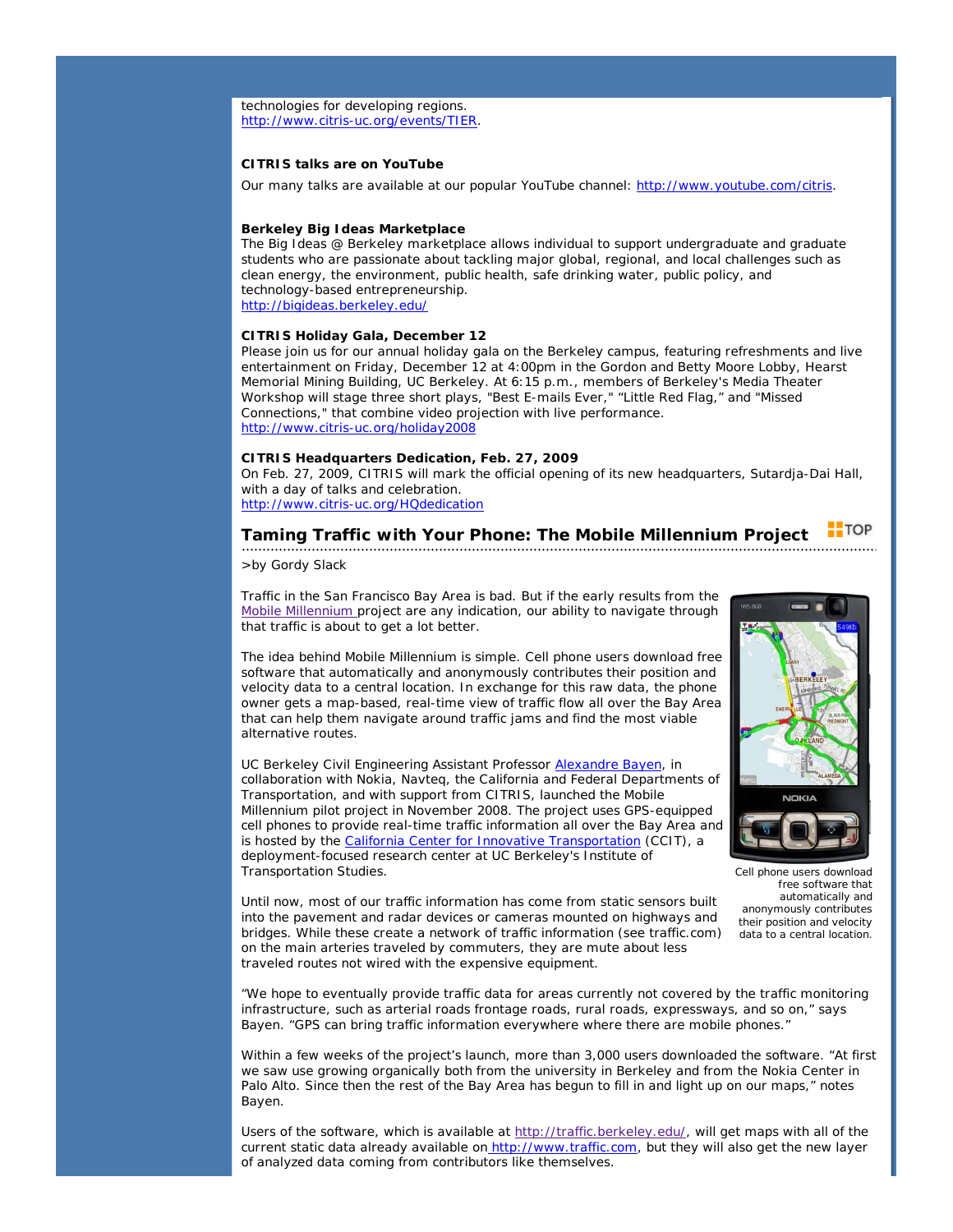CCIT expects more dots to be lighting up the data maps soon. "Nokia is producing more than one million phones a day, about 15 phones a second. We are dealing with enormous scales that are able to completely penetrate the transportation network very rapidly," says Thomas West, the Director of CCIT.

When the software is in use, your phone will display a map with a dot in the middle. That dot then moves wherever you move and automatically scrolls the map. The roads and highways are color-coded for their degree of traffic: green means fast, yellow means slower, red means congested, and black means totally congested. You can zoom in, zoom out, search, and follow your commute.

Because the system's algorithms produce speed information, the program can quickly estimate the time a particular trip will take given current traffic conditions.



*Leaders of the Mobile Millennium partnership cut the ribbon on the software download station that launches a pilot traffic-information system based on anonymous GPS data from participating members of the public. [Thomas West, director of UC Berkeley's California Center for Innovative Transportation; Quinn Jacobson, lead scientist at Nokia Research Center; Harry Voccola, senior vice president of government and industry relations at NAVTEQ; Randell Iwasaki, chief deputy director of Caltrans; Alexandre Bayen, UC Berkeley assistant professor of civil and environmental engineering; and Henry Tirri, Head of Nokia Research Center.]*

The team has developed a voice-activated function for hands-free operation. Because the GPS knows where you are, the program can generate trip-relevant audio messages. If you are headed north from Palo Alto, say, the program may tell you that the Dumbarton Bridge is backed up so you should take the San Mateo Bridge instead. Or that you should get off the freeway at an early exit and take a frontage road. Or even that, given what traffic is typically like between Palo Alto and Berkeley at that time of day, it may be better to wait an hour before you leave at all.

Not only will the new technology cover now blank areas on the map and give users immediate and position-specific information, but it could also save California money. The current system relies on equipment that is both expensive to purchase and costly to maintain. The capital investment for the cell-phone-based system is distributed among its users. Although the service will be run through an information processing office, to be distributed between CCIT, the new CITRIS building on the UC Berkeley campus, and several Nokia and Navteq facilities, it will be much less expensive to maintain.

As security issues are of topmost concern in projects like these, the team is being very careful when it comes to users' privacy, says West. By the time the project receives data from any user, it is thoroughly anonymized.

"The database that I have is a big bucket of measurements, in pairs, of positions, times, and velocities. It would be virtually impossible to figure out where they were coming from," says West.

Also, before the data is sent to the system, it is encrypted with the same techniques that bank systems use. So, even if someone is eavesdropping on the line they will not be able to interpret the data, says Bayen.

And finally, so that they do not get private data that is not relevant, the team has devised a "virtual tripline" that turns sampling off when cell phone are outside of areas of interest to the mapping system. So, when you pull off the street and into the donut store parking lot, or into your own driveway, the system stops paying attention to you altogether.

"Scientists only need information on very specific places in the transportation network (highways, highway exchanges, or intersections) so this is where we want to sample people," says Bayen. The virtual trip line is geographic marker defined by GPS coordinates, a line in the middle of the road that triggers the phone to send an update whenever it is crossed.

Bayen uses the system whenever he is in a car, even when it is not his car. For example, he went to the New York City in November to present the Mobile Millennium project to the Federal Department of Transportation. On his way to the San Francisco airport, the cab he was in was suddenly deadlocked in traffic. He checked his cell phone and was much relieved see that the cab was going to be out of the traffic jam in just a few minutes.

 $\blacksquare$ TOP

**Robots Rush In: In Search-and-Rescue Operations Teamwork is**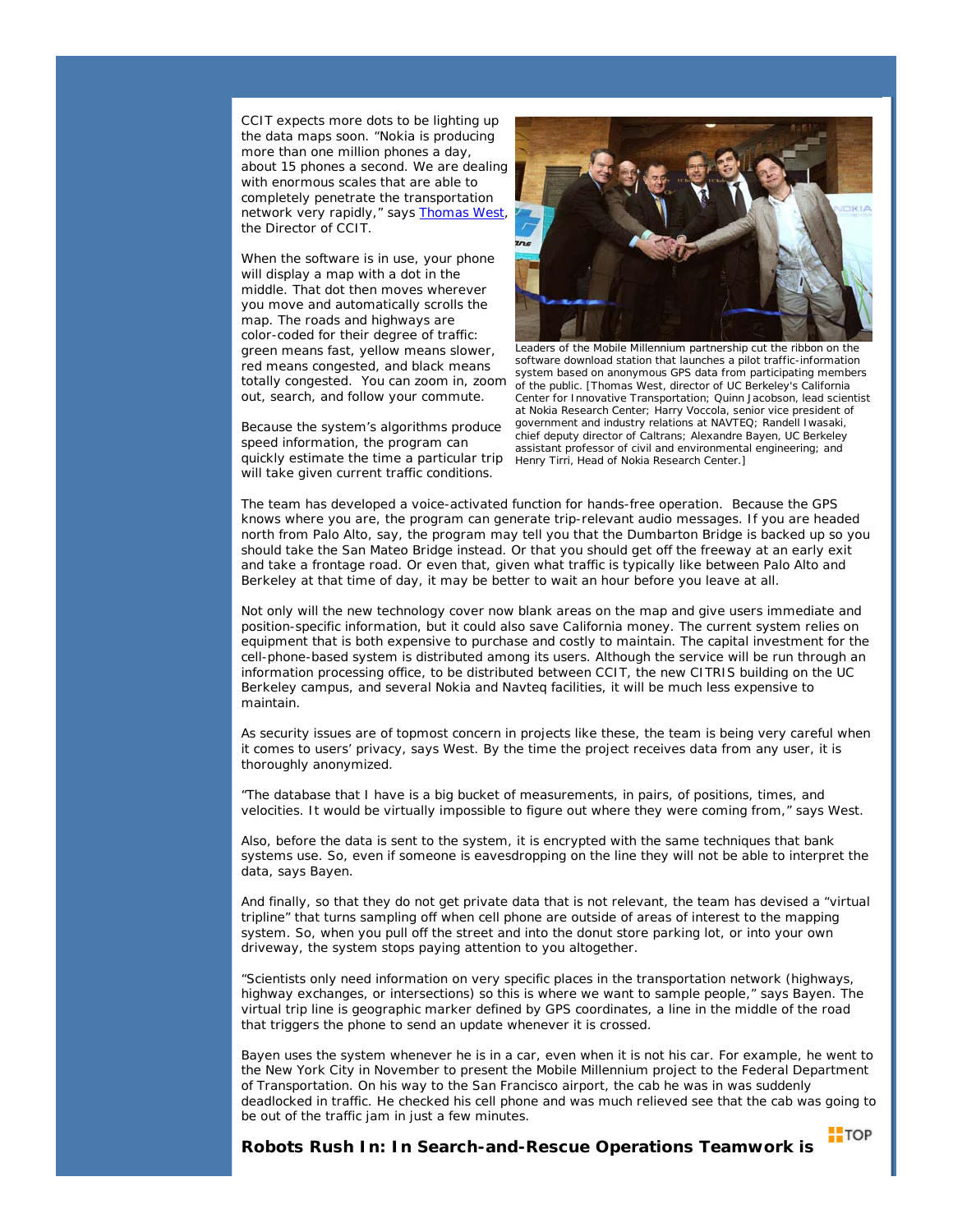#### **Everything** . . . . . . . . . .

by Gordy Slack

At the scene of a disaster—whether natural or man-made—knowledge is power. And not knowing what the situation is can leave emergency responders powerless, as the SWAT teams and police who waited outside luxury hotels in Mumbai in November can attest. Moving forward, vital knowledge about what is going on inside earthquakedamaged buildings, structures on fire, and buildings under siege will be provided by robots, and CITRIS researchers are working to further this field.

trapped undiscovered for hours or days inside quake- to help police determine the situation. The first serious forays into search-and-rescue robotics began shortly after the 1995 earthquake in Kobe, Japan. More than 200,000 buildings collapsed in that tragedy and thousands of people died instantly. But even more died in the aftermath, damaged buildings.



*Two P3AT robot equipped with Sick laser and sonars. These robots could be sent into emergency situations*

"After a disaster like that, getting to people quickly is the first responder's biggest challenge," says Stefano Carpin, an assistant professor of computer science at UC Merced and the director of the robotics lab. "The number of people you can rescue from destroyed buildings dramatically drops after 72 hours; you need to do whatever you can to locate survivors before then."

But rushing into damaged buildings is dangerous and can endanger not only rescue workers but also the victims they are working to save. Sending in robots that are equipped with various kinds of sensors to do reconnaissance is much safer, and these robots can search for signs of life and report back to waiting operators.

"The idea is not to replace first responders with robots, but to collect as much information as possible so that first responders can do their jobs better without being exposed to unnecessary risks," says Carpin.

The current generation of robots is mainly tele-operated, which means each operator is dedicated to only one robot. If you have thousands of buildings to examine, it can be very slow going. If they are controlled by a human from outside the site, the robots will also need to be in constant communication with their operators. In disaster environments, radio signals can easily be lost. And in a situation such as a post-earthquake collapse, there might not be any recognizable landmarks inside the damaged structure to guide a robot and keep it within signal-receiving range. Power or transmission cords, on the other hand, are cumbersome and easily snagged.

Carpin has a solution. "Almost all the research we do at the Merced lab deals with having multiple robots cooperating for a shared goal," he says. He and his colleagues develop teams of intelligent robots (overseen by a single human operator) that can work together and keep track of both their own locations and each other's.

First responders can cover a big area much faster if the robots can coordinate their efforts and merge the information they collect. The robots can use each other as navigational points when they do not have contact with their human commander. This will allow a single, well-trained operator to turn the team of robots loose and pay close attention only to the ones that find signs of life or death. Meanwhile, the robots will share information with each other, compiling a model of the disaster environment. It turns out that putting together a single geographical model from multiple moving sources is no small trick and requires complex mathematical algorithms, subtle programming, and advanced engineering.

Carpin is planning to use new types of sensors, still under development elsewhere, that will be put in place quickly in a disaster environment. Like Hansel and Gretel, the robots will distribute the sensors as they move into a new area, establishing a grid that they can refer to for the rest of their mission.



*develops teams of intelligent robots (overseen by a single human operator) that can work together and keep track of both their own locations and each other's.*

However, even with the grid in place, coordinating the robots and building a model of the scene